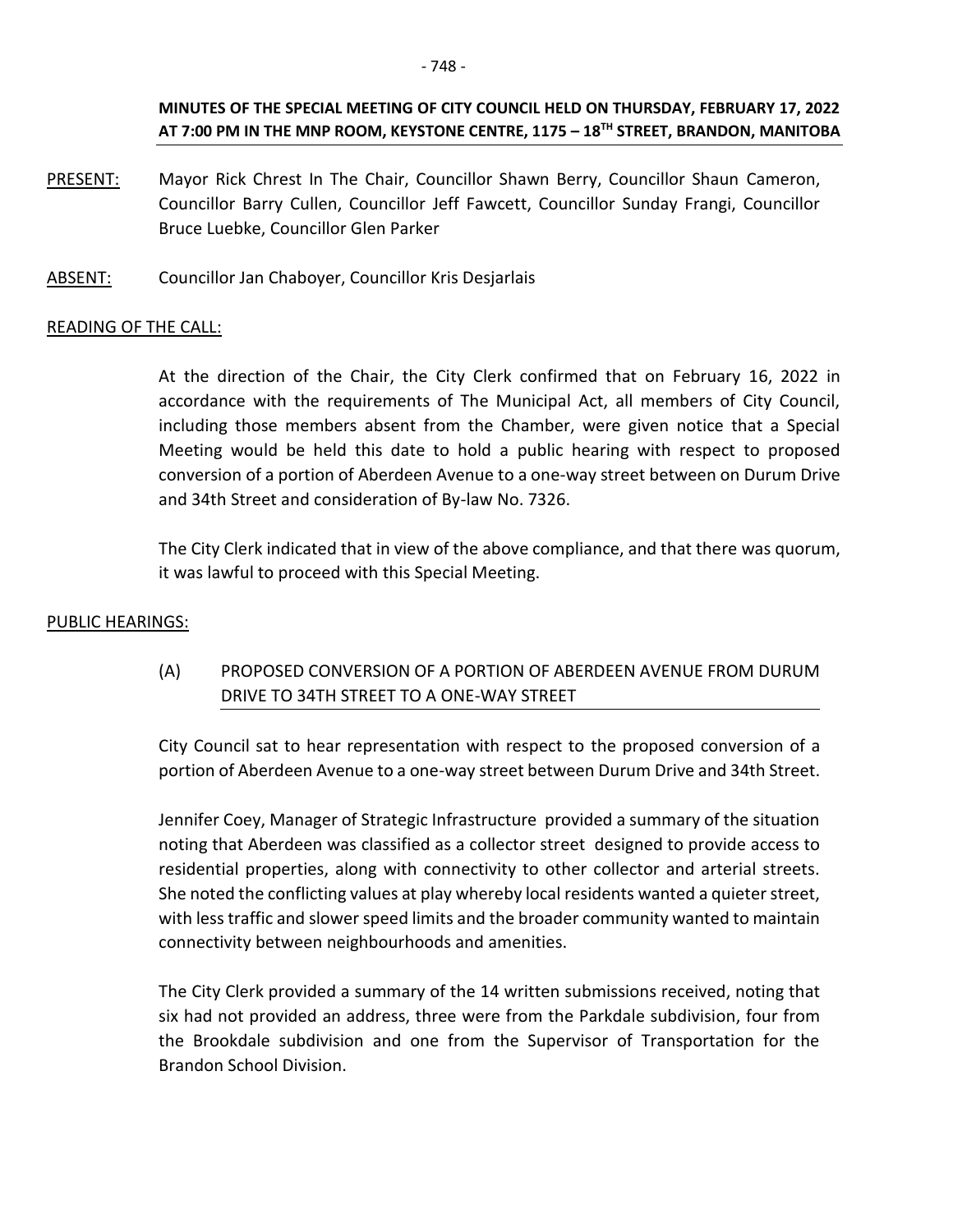All of the written representations were against the proposed conversion of Aberdeen. The submission from the Brandon School Division stated that turning Aberdeen into a one-way westbound street would severely restrict Brandon School Division Transportation's ability to service the Parkdale, Bellafield and Brookwood areas for K-12 students eligible for transportation residing in these areas and pointed out there were no other viable access points available at this time that would allow access going eastbound from the Brookwood area to the Bellafield and Parkdale areas should the conversion come to fruition.

Scott Smith, 121 Durum Drive appeared in favour of the conversion, citing concerns with traffic volume and safety.

Clint Cox, 96 Durum Drive appeared in favour of the conversion stating that he was very concerned for the safety of children in the area.

Dion Wiseman, 29 Prelude Bay spoke against the proposal noting that the conversion would just push traffic to another area.

Joyce Hudson, 209 Durum Drive also spoke in opposition to the conversion stating that it would have a negative impact on the area residents by funneling traffic to the north end of Durum Drive.

Donna Teetaert, 3 Storm Bay appeared in opposition to the proposal, noting that it would limit access to the area and just move the problem to another area. She stated that speeding was a bigger concern and that this was an enforcement issue rather than a directional issue.

Dustin Hargreaves, 179 Prairie Crescent spoke in opposition to the proposal as it would be an inconvenience to area residents and people accessing the south end of Brandon. He also had concerns with the impact on the crosswalk on Richmond Avenue.

Bob Patterson, 80 Durum Drive appeared in favour of the proposal, requesting that same be implemented as a pilot project to determine its effectiveness. He noted that this was an issue of safety as opposed to convenience.

Brad Dodds, 1805 - 34th Street appeared before Council and stated he did not have an opinion on the safety concerns, but rather sought information on why the extension of Maryland Avenue had been cancelled.

Samantha Pascal-Ahmed, 33 Durum Drive appeared before Council noting that she had originally been opposed to the conversion as a permanent solution but acknowledged the safety concerns with the increase in traffic and noted she would support a trial period for the conversion.